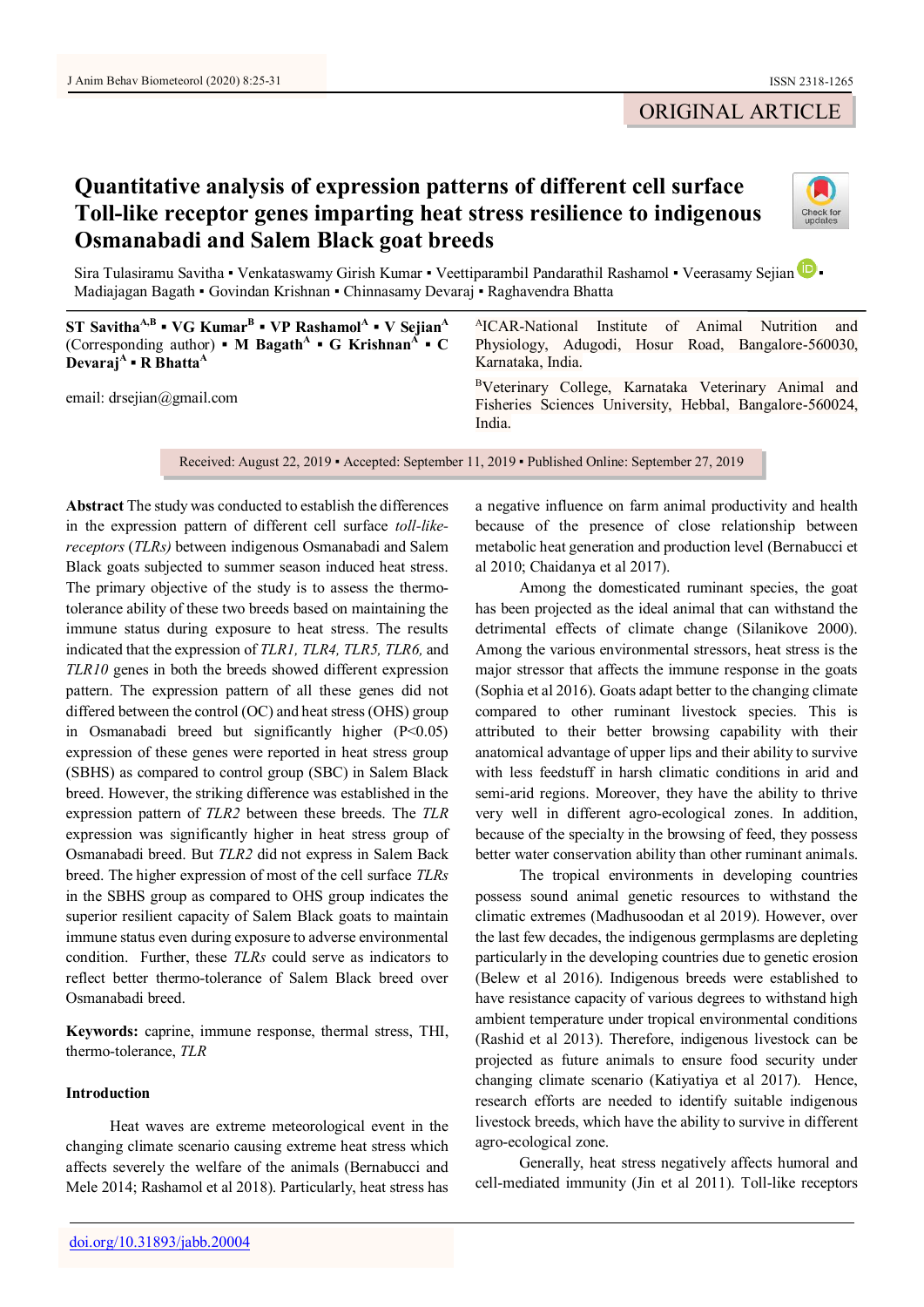are one of the pattern recognition receptors (PRRs) which are found in serum, on the cell surface, in endosomes and in the cytoplasm (Medzhitov 2001). These *TLRs* are expressed on variety of immune cells such as dendritic cells (DCs), natural killer (NK) cells, T cells, and B cells (Chen and Yu 2016). They recognize the pathogen-associated molecular pattern (PAMPs), which are expressed by the pathogens and dangerassociated molecular patterns (DAMPs), which are the components of damaged or apoptosed cells that act as endogenous stress signals (Vidya et al 2016). Moreover, the presence of these *TLRs* in organs and their expression pattern in response to specific stimuli is one of the factors determining the disease resistance capability of an animal (Tirumurugaan et al. 2010). Further, Paul et al (2015) suggest that goats under heat-stressed state showed significant up-regulation of few *TLRs* which play an important role in stimulating the innate immune response.

Currently, sufficient research reports are available pertaining to establishing the impact of heat stress on both adaptation and production. However, such reports establishing heat stress impact on immune status particularly in the indigenous livestock population are very limited. Therefore, a study was designed in two different indigenous Osmanabadi and Salem Black goat breeds to comparatively assess their

resilience capacity to heat stress based on their ability to maintain their immune status during exposure to adverse environmental condition. The primary objective of the study was to establish the impact of heat stress on the different cell surface Toll-Like-Receptor expression pattern between these two breeds.

#### **Materials and Methods**

The Osmanabadi breed has its origin from the study locality while Salem Black breed was brought from the other agro-ecological zone to the current study location to compare the adaptive potential of this breed to the native track Osmanabadi breed. The study was conducted for a period of 45 days in twenty-four one-year-old female Osmanabadi and Salem Black breed goats. The animals were randomly allocated into four groups of six animals each, OC (n=6; Osmanabadi control) and OHS (n=6; Osmanabadi heat stress). SBC (n=6; Salem Black control) and SBHS (n=6; Salem Black heat stress). Both OC and SBC animals were maintained in the shed in comfort condition while OHS and SBHS animals were exposed outside to summer heat stress between 10:00 to 16:00 during the experimental period. The average environmental variables were described in Table 1.

| <b>Table 1</b> Description of microclimate (environmental variables) during the study. |  |  |  |
|----------------------------------------------------------------------------------------|--|--|--|
|----------------------------------------------------------------------------------------|--|--|--|

|                                | Mean              |                     |                     |                     |  |
|--------------------------------|-------------------|---------------------|---------------------|---------------------|--|
| <b>Environmental Variables</b> | Inside Shed       |                     | <b>Outside Shed</b> |                     |  |
|                                | Forenoon $(8:00)$ | Afternoon $(14:00)$ | Forenoon $(8:00)$   | Afternoon $(14:00)$ |  |
| Air Temperature (°C)           | $26.6 \pm 0.31$   | $34.2 \pm 0.22$     | $28.8 \pm 0.61$     | $39.9 \pm 0.63$     |  |
| Relative Humidity $(\%)$       | $56.7 + 1.76$     | $37.1 + 1.62$       | $58.6 + 2.54$       | $29.1 + 1.75$       |  |
| Pen Surface Temperature (°C)   | $25.5 \pm 0.20$   | $30.6 \pm 0.46$     | $29.5 \pm 0.61$     | $47.4 \pm 0.76$     |  |
| Temperature-Humidity-Index     | $69.9+0.16$       | $74.9 + 0.14$       | $73.5 + 0.56$       | $86.5 + 0.39$       |  |

The THI values for the study duration were calculated as per the method described by McDowell (1972). The animals were slaughtered at the end of the study and their mesenteric lymph node (MLN) samples were collected for assessing the different toll-like receptor genes. The targeted genes were *TLR1, TLR2, TLR4, TLR5, TLR6* and *TLR10*  genes. The relative expressions of selected genes were studied using SYBR green chemistry after designing appropriate primers for the target genes. The glyceraldehyde 3-phosphate dehydrogenase (*GAPDH*), Hypoxanthine phosphoribosyltransferase 1 (*HPRT1*), and Succinate

dehydrogenase complex flavoprotein subunit A (*SDHA*), genes were used as reference genes and the relative expression of all target genes were analyzed using the formula 2ΔΔCT. All animal procedures were approved by the Institute Ethical Committee for subjecting the animals to heat stress, ICAR-NIANP, India (NIANP/IAEC/2/2017). The quantitative relative expression pattern between target genes and housekeeping genes were analyzed by paired t-test using SPSS software (version 18.0). The level of statistical significance was set at P<0.05.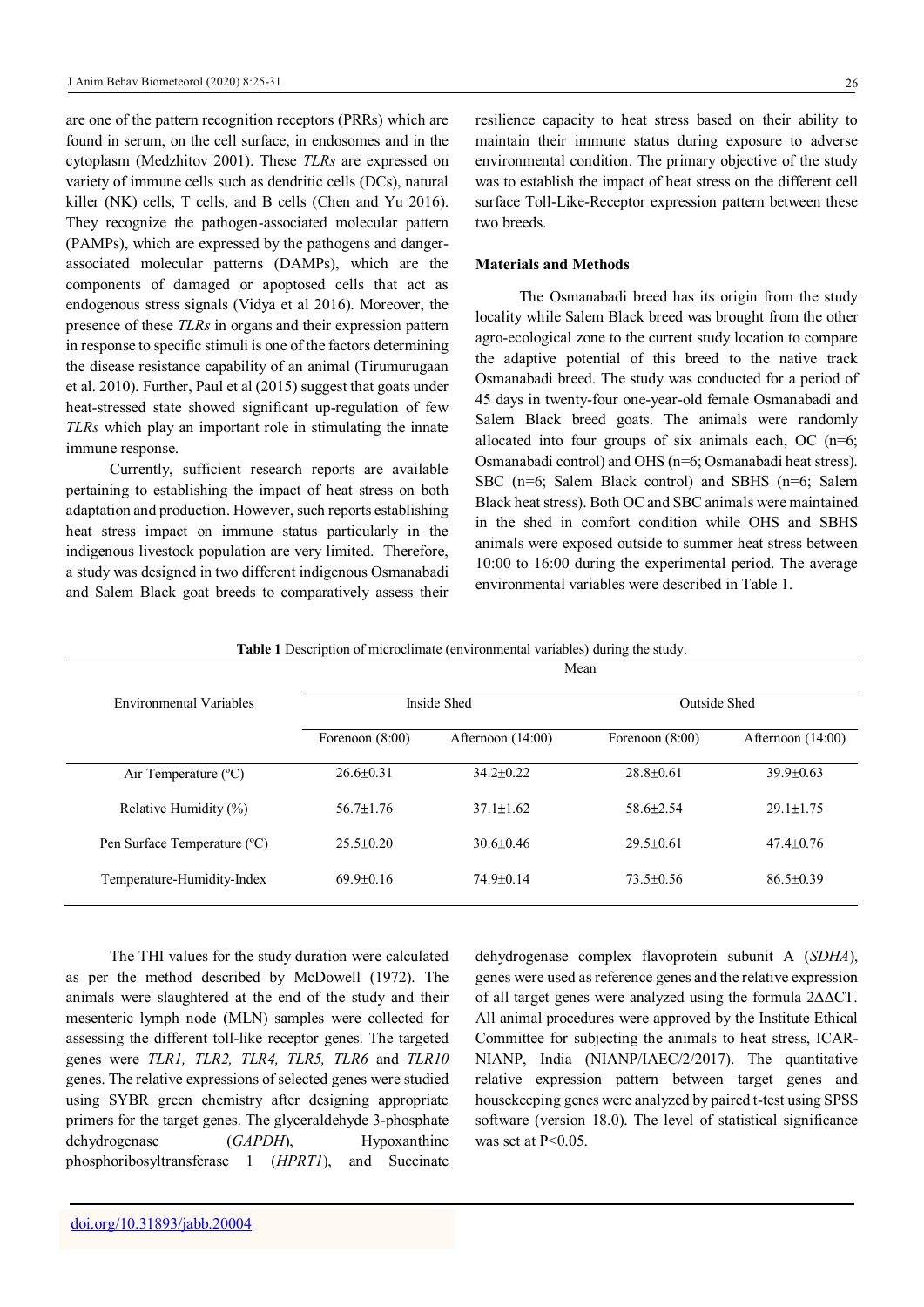#### **Results**

The THI values for the entire study duration during the morning were not stressful to the animals kept both inside and outside the shed. However, the obtained THI values  $(P<0.01)$ during the afternoon indicated that the animals inside the shed were not stressed while the animals kept outside the shed were under extreme distress. The expression patterns of different cell surface *TLRs* are described in Figure 1. The fold changes of expression patterns of *TLR1* gene between control and heat stress groups of Osmanabadi and Salem Black breeds are 1.0, 1.1 and 1.0, 2.2, respectively (Figure 1a). The expression patterns of *TLR1* gene did not differ in Osmanabadi breed while significantly  $(P<0.01)$  up-regulated in SBHS group as compared to rest all groups (OC, OHS and SBC). The fold changes of expression patterns of *TLR2* gene between control and heat stress groups of Osmanabadi breed are 1.0 and 5.2, respectively (Figure 1b). However, *TLR2* did not get expressed in the Salem Black breed while significantly higher expression was recorded in OHS group as compared to OC group. The fold changes of expression patterns of *TLR4* gene between control and heat stress groups of Osmanabadi and Salem Black breeds are 1.0, 0.9 and 1.0, 4.5, respectively

(Figure 1c). The expression patterns of *TLR4* gene significantly (P<0.01) up-regulated in SBHS group as compared to rest all groups (OC, OHS and SBC). Likewise, the expression pattern of *TLR5* gene also significantly (P<0.01) up-regulated in SBHS group as compared to SBC group animals. The fold changes of expression patterns of *TLR5* gene between control and heat stress groups of Osmanabadi and Salem Black breeds are 1.0, 0.8 and 1.0, 3.9, respectively (Figure 1d). In addition, the expression pattern of *TLR6* gene also was significantly (P<0.01) up-regulated in SBHS group as compared to rest all groups (OC, OHS and SBC). The fold changes of expression patterns of *TLR6* gene between control and heat stress groups of Osmanabadi and Salem Black breeds are 1.0, 0.9 and 1.0, 2.3, respectively (Figure 1e). Furthermore, *TLR10* expression pattern also showed similar trend of up-regulation (P<0.01) as that of other cell surface *TLRs* studied in SBHS group as compared to rest all groups (OC, OHS and SBC). The fold changes of expression patterns of *TLR10* gene between control and heat stress groups of Osmanabadi and Salem Black breeds are 1.0, 0.9 and 1.0, 3.5, respectively (Figure 1f).

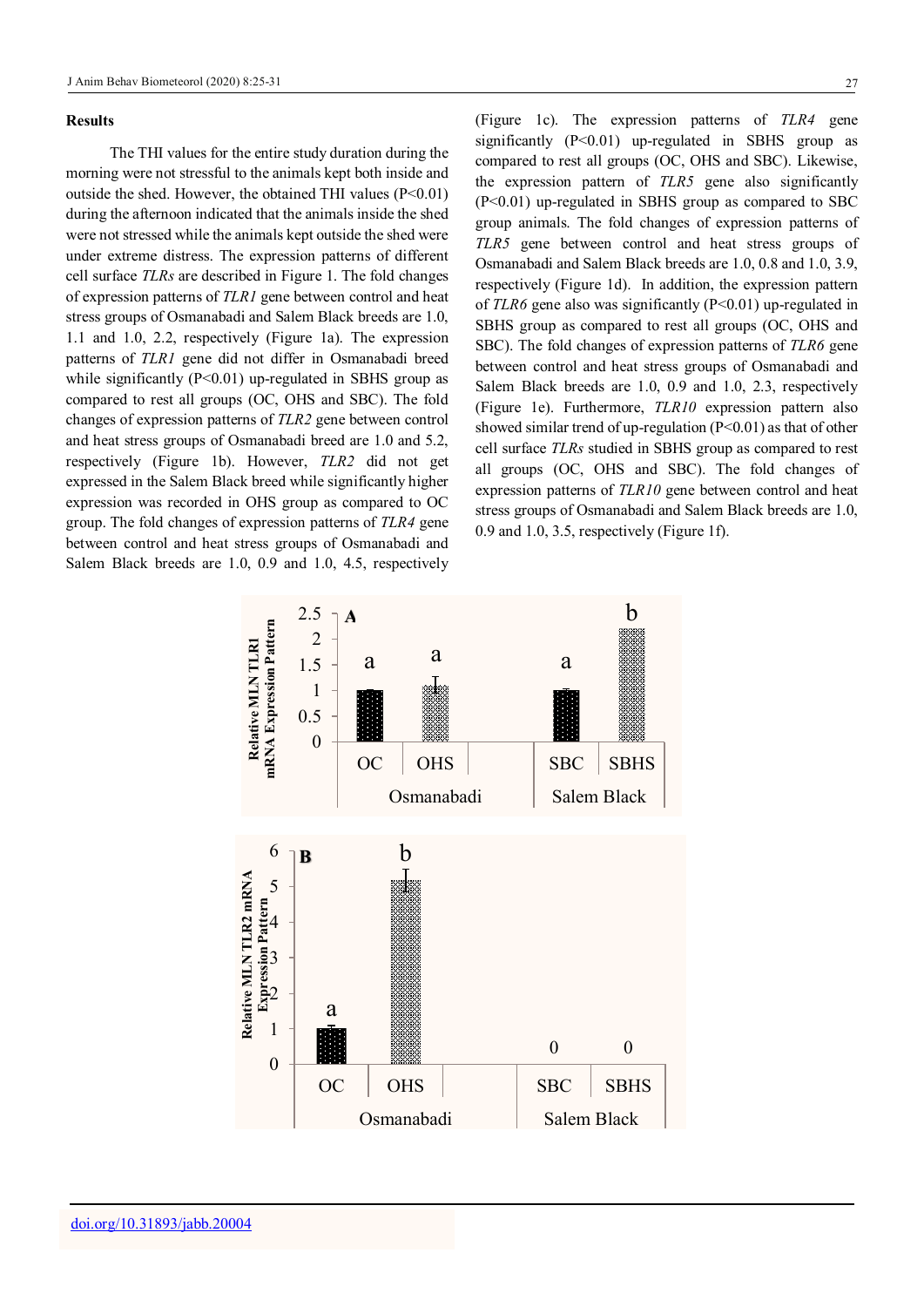

**Figure 1** Expression pattern of different cell surface toll-like-receptor gene expression in MLN of both Osmanabadi and Salem Black goat breeds. OC- Osmanabadi Control; OHS- Osmanabadi Heat Stress; SBC-Salem Black Control; SBHS-Salem Black Heat Stress; MLN-Mesenteric Lymph Node; TLR-Toll-Like Receptor. The various target genes were: TLR1 (Figure 1a); TLR2 (Figure 1b); TLR4 (Figure 1c); TLR5 (Figure 1d); TLR6 Figure 1e); TLR10 (Figure 1f). The values bearing different superscripts differ with each other at P<0.05.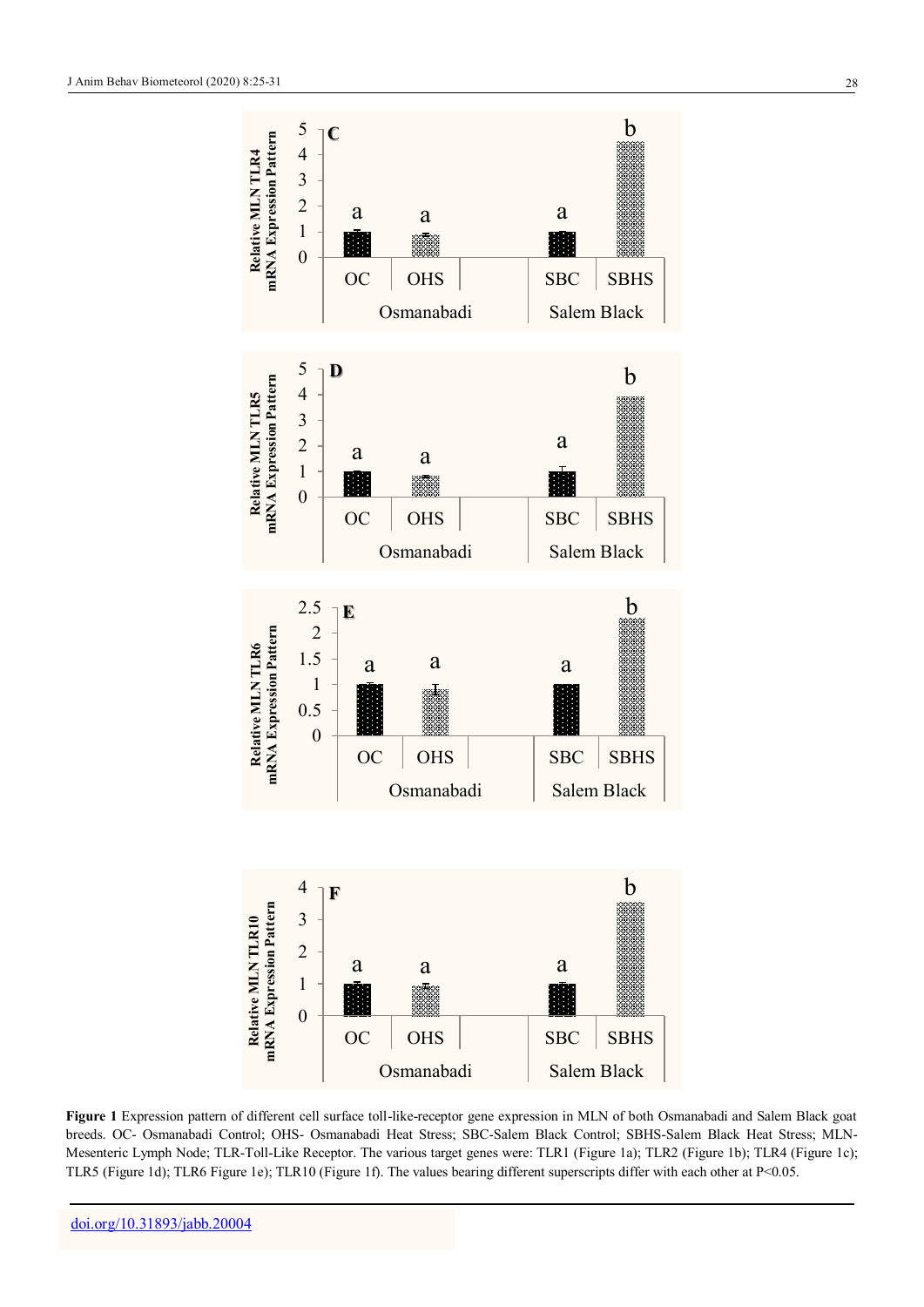#### **Discussion**

The study is the first of its kind to assess the thermotolerance of two different indigenous goat breeds based on immune system-related gene expression patterns. The study was of practical relevance as the global community is working towards improving the resilience capacity of indigenous breeds to climate change and sustaining their production to ensure food security by 2050. It is also very essential to identify a breed with better immune competency which may impart disease resistance capacity to cope with the sudden outbreak of diseases emerging as a result of climate change. In this line, the results of this study may give valuable clue about choosing the best breed which has the ability to survive in different agro-ecological zone.

Similar to our finding, Paul et al (2015) also reported significantly higher *TLR1* expression during exposure to summer season induced heat stress in Black Bengal goats. Further, Tirumurugaan et al (2010) also reported increased expression of *TLR1* in different organs such as uterus, skin, lymph node, PBMC, and lungs of heatstressed Kanni breed goats. These breeds are also indigenous in nature with good disease resistance capacity in their respective region of origin. Therefore, the increased expression pattern of *TLR1* in Salem Black goats could be due to the sustained efforts of these animals to maintain the immune status. Tirumurugan et al (2010) explained that the increased expression of *TLR1* in lymph nodes of the gastro-intestinal tract could be due to the constant activation by antigens. The non-significant effect of heat stress on *TLR1* expression in Osmanabadi breed could be attributed to the fact that the study location was the native track of this breed. Among the cell surface *TLRs* only *TLR2* was up-regulated in Osmanabadi breed. This indicates the functional significance of this *TLR* in imparting immune competency to Osmanabadi breed. However, *TLR2* did not express at all in Salem Black breed. This indicates the breed difference in the expression pattern of *TLR2* in goats.

Among the *TLRs*, *TLR4* was established to be associated with the damage-associated molecular patterns (DAMPs) to induce immune response during heat stress by producing pro-inflammatory cytokines (Bharati et al 2017). Like *TLR1*, *TLR4* also showed similar expression pattern between the breeds with no difference between the groups in Osmanabadi breed and significantly higher expression of *TLR4* recorded in SBHS group of Salem Black breed. However, contrasting report of significantly lower *TLR4* expression pattern was recorded in other indigenous goat breeds such as Malabari (Vandana et al 2018) and Osmanabadi goats (Sophia et al 2016). These findings suggest the superiority of Salem Black breed to maintain immune status as compared to even other indigenous goat breeds. Similar to our findings there are also reports of higher expression of *TLR4* in response to heat stress in different

species (Ju et al 2014; Paul et al 2015; Bharati et al 2017). This difference between these studies could be attributed to the difference in the magnitude of heat stress as well as the difference in the adaptive capacity of different breeds.

Similar to the trends of *TLR1* and *TLR4*, *TLR5* also showed the same expression pattern between the breeds with no difference between the groups in Osmanabadi breed and significantly higher expression of *TLR4* recorded in SBHS Salem Black breed. In a similar study in our laboratory, Vandana et al (2018) reported significantly lower expression of *TLR5* and they attributed this to the lower thermo-tolerance ability of the Malabari goats. The non-significant influence of heat stress on *TLR5* expression in Osmanabadi breed suggests an ability to withstand heat stress but the significantly higher expression of *TLR5* in Salem Black breed indicates the ability of this breed to mount appropriate immune response even during exposure to adverse environmental condition. Similar to the no effect of heat stress in female Osmanabadi goats in the current study was similar to the findings reported by Sophia, et al (2016) in male Osmanabadi breed.

The expression pattern of *TLR6* also was similar to that of TLR1, TLR4, and TLR5 in the current study. Similar results of significantly higher TLR6 expression pattern were also reported in other species (Plain et al 2010; Paul et al 2015; Srikanth et al 2017). These authors attributed this to the superior thermo-tolerance of these animals. Hence the similar finding in Salem Black breed could be attributed to the climate resilient capacity of this breed. This argument was supported by the findings of Aleena et al (2018) who established superior thermo-tolerance of Salem Black breed over other two indigenous Osmanabadi and Malabari breeds when exposed to heat stress. The non-significant influence of heat stress on *TLR6* expression pattern in Osmanabadi breed could be attributed to the origin of this particular breed to the study location. Quantitative expression pattern of *TLR10* also followed the same pattern as that of *TLR1*, *TLR4*, *TLR5*, and *TLR6*. Similar findings of no effect of heat stress on *TLR10* expression pattern also was established by Vandana et al (2018) and Sophia et al (2016) in Malabari and Osmanabadi breeds respectively. In contrast to these findings, significantly higher *TLR10* expression was reported in the heat stress group of Salem Black breed. Similar to this finding on *TLR10* expression in Salem Black breed, Paul et al (2015) also established significant up-regulation of *TLR10* in Black Bengal goats during exposure to heat stress. This finding again supports the argument of superior thermo-tolerance of Salem Black breed over Osmanabadi breed in maintaining the immune status during exposure to hot and humid tropical environmental conditions.

The results indicated that Salem Black breed possessed superior ability to maintain the immune response even during exposure to extreme climatic conditions. This is evident from the significant up-regulation of *TLR1, TLR4, TLR5, TLR6,* and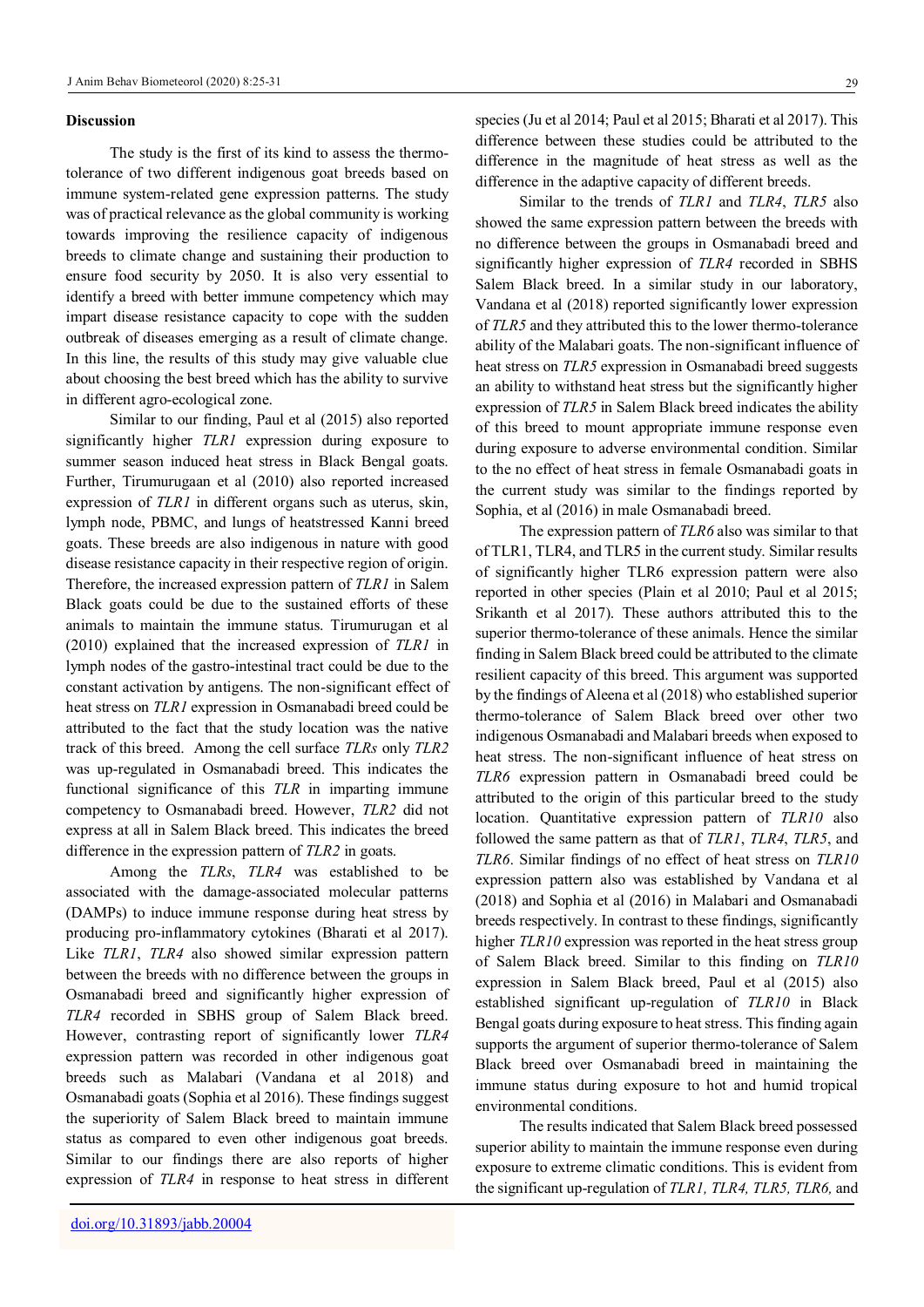*TLR10* in heat stress groups of this breed as compared to control group reflecting that the animals were able to mount appropriate immune response during exposure to extremely severe heat stress. The result points towards the excellent resilience capacity of Salem Black breed to heat stress challenges. This was evident from their ability to maintain superior immune status by up-regulating all cell surface *TLRs* during exposure to adverse environmental condition.

#### **Conclusions**

The study indicated that *TLR1, TLR4, TLR5, TLR6,* and *TLR10* significantly up-regulated in SBHS group as compared to the OHS group. The higher expression of most of the cell surface *TLRs* in the SBHS group indicates the superior resilient capacity of Salem Black goats as compared to Osmanabadi breed to maintain immune status even during exposure to adverse environmental condition. Further, the non-significant influence of heat stress on the majority of *TLRs* studied in Osmanabadi breed indicates the indigenous nature of this breed to cope with the existing climatic condition of its origin. In addition, the significantly higher expression of *TLR1, TLR4, TLR5, TLR6,* and *TLR10* in the heat stress group indicates the reliability of these genes to act as biological markers for assessing the immune status of Salem Black breed during heat stress exposure.

### **Acknowledgements**

The authors are also highly thankful to the Director, ICAR-National Institute of Animal Nutrition and Physiology for providing the research facilities to complete the experiment.

#### **Conflict of Interest Statement**

We confirm that we have no conflicts of interest.

#### **References**

Aleena J, Sejian V, Bagath M, Krishnan G, Beena V, Bhatta R (2018) Resilience of three indigenous goat breeds to heat stress based on phenotypic traits and PBMC HSP70 expression. International Journal of Biometeorology 62:1995-2005.

Belew AK, Tesfaye K, Belay G, Assefa G (2016) The State of Conservation of Animal Genetic Resources in Developing Countries: A Review. International Journal of Pharma and Bio Sciences 5:58.

Bernabucci U, Mele M (2014) Effect of heat stress on animal production and welfare: The case of a dairy cow. Agrochimica 58:53- 60.

Bernabucci U, Lacetera N, Baumgard LH, Rhoads RP, Ronchi B, Nardone A (2010) Metabolic and hormonal acclimation to heat stress in domesticated ruminants. Animal 4:1167-1183.

Bharati J, Dangi SS, Mishra SR, Chouhan VS, Verma V, Shankar O, Bharti MK, Paul A, Mahato DK, Rajesh G (2017) Expression analysis of Toll like receptors and interleukins in Tharparkar cattle during acclimation to heat stress exposure. Journal of Thermal Biology 65:48-56.

Chaidanya K, Soren, NM, Sejian V, Bagath M, Manjunathareddy GB, Kurien EK, Varma G, Bhatta R (2017) Impact of heat stress, nutritional stress and combined (heat and nutritional) stresses on rumen associated fermentation characteristics, histopathology and HSP70 gene expression in goats. Journal of Animal Behaviour and Biometeorology 5:36-48.

Chen L, Yu J (2016) Modulation of Toll-like receptor signaling in innate immunity by natural products. International Immunopharmacology 37:65-70.

Jin Y, Hu Y, Han D, Wang M (2011) Chronic heat stress weakened the innate immunity and increased the virulence of highly pathogenic avian influenza virus H5N1 in mice. BioMed Research International 29:367846.

Ju XH, Xu HJ, Yong YH, An LL, Jiao PR, Liao M (2014) Heat stress upregulation of toll-like receptors 2/4 and acute inflammatory cytokines in peripheral blood mononuclear cell (PBMC) of Bama miniature pigs: an in vivo and in vitro study. Animal 8:1462–1468.

Katiyatiya C L F, Bradley G, Muchenje V (2017) Thermotolerance, health profile and cellular expression of HSP90AB1 in Nguni and Boran cows raised on natural pastures under tropical conditions. Journal of Thermal Biology 69:85-94.

Madhusoodan AP, Sejian V, Rashamol VP, Savitha ST, Bagath M, Krishnan G, Bhatta R (2019) Resilient Capacity of Cattle to Environmental Challenges – An Updated Review. Journal of Animal Behaviour and Biometeorology 7:104-118.

McDowell RE (1972) Improvement of livestock production in warm climate. 1. WH Freeman & Co. San Francisco, U.S.A.

Medzhitov R (2001) Toll-like receptors and innate immunity. Nature Reviews Immunology 1:135-145.

Paul A, Dangi SS, Gupta M, Singh J, Thakur N, Naskar S, Nanda PK, Mohanty N, Das A. K, Bandopadhayay S (2015) Expression of TLR genes in Black Bengal goat (Capra hircus) during different seasons. Small Ruminant Research 124:17-23.

Plain KM, Purdie AC, Begg DJ, de Silva K, Whittington RJ (2010) Toll-like receptor (TLR) 6 and TLR1 differentiation in gene expression studies of Johne's disease. Veterinary Immunology and Immunopathology 137:142-148.

Rashamol VP, Sejian V, Bagath M, Krishnan G, Archana PR, Bhatta R (2018) Physiological adaptability of livestock to heat Stress: an updated review. Journal of Animal Behaviour and Biometeorology 6:62-71.

Rashid MM, Hossain MM, Azad MA, Hashem MA (2013) Long term cyclic heat stress influences physiological responses and blood characteristics in indigenous sheep. Bangladesh Journal of Animal Science 42:96-100.

Silanikove N (2000) Effects of heat stress on the welfare of extensively managed domestic ruminants. Livestock Production Science 67:1-8.

Sophia I, Sejian V, Bagath M, Bhatta R (2016) Quantitative expression of hepatic toll-like receptors 1–10 mRNA in Osmanabadi goats during different climatic stresses. Small Ruminant Research 141:11-16.

Srikanth K, Kwon A, Lee E, Chung H (2017) Characterization of genes and pathways that respond to heat stress in Holstein calves through transcriptome analysis. Cell Stress Chaperones 22:29-42.